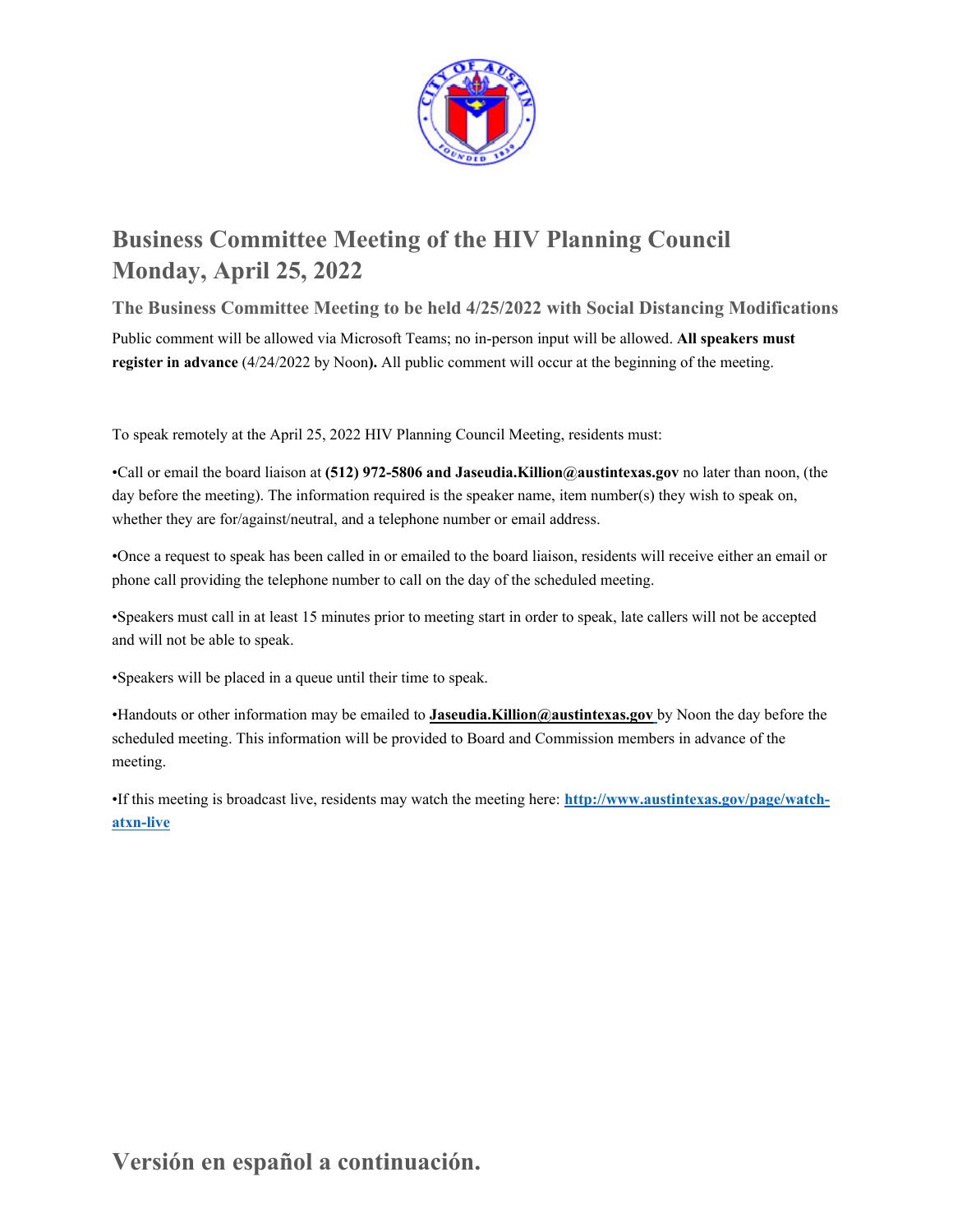

# Reunión del **Business Committee Meeting of the HIV Planning Council**

# FECHA de la reunion (**Lunes**, **25 de Abril, 2022**)

La junta se llevará con modificaciones de distanciamiento social

Se permitirán comentarios públicos por teléfono; no se permitirá ninguna entrada en persona. Todos los oradores deben registrarse con anticipación (**4/24/2022** antes del mediodía). Todos los comentarios públicos se producirán al comienzo de la reunión.

Para hablar de forma remota en la reunión, los miembros del público deben:

• Llame o envíe un correo electrónico al enlace de la junta en **(512) 972-5806 and Jaseudia.Killion@austintexas.gov** a más tardar al mediodía (el día antes de la reunión). La información requerida es el nombre del orador, los números de artículo sobre los que desean hablar, si están a favor / en contra / neutrales, y un número de teléfono o dirección de correo electrónico.

• Una vez que se haya llamado o enviado por correo electrónico una solicitud para hablar al enlace de la junta, los residentes recibirán un correo electrónico o una llamada telefónica con el número de teléfono para llamar el día de la reunión programada.

• Los oradores deben llamar al menos 15 minutos antes del inicio de la reunión para poder hablar, no se aceptarán personas que llamen tarde y no podrán hablar.

• Los oradores se colocarán en una fila hasta que llegue el momento de hablar.

Los folletos u otra información pueden enviarse por correo electrónico a **Jaseudia.Killion@austintexas.gov** antes del mediodía del día anterior a la reunión programada. Esta información se proporcionará a los miembros de la Junta y la Comisión antes de la reunión.

• Si esta reunión se transmite en vivo, los residentes pueden ver la reunión aquí: http://www.austintexas.gov/page/watch-atxn-live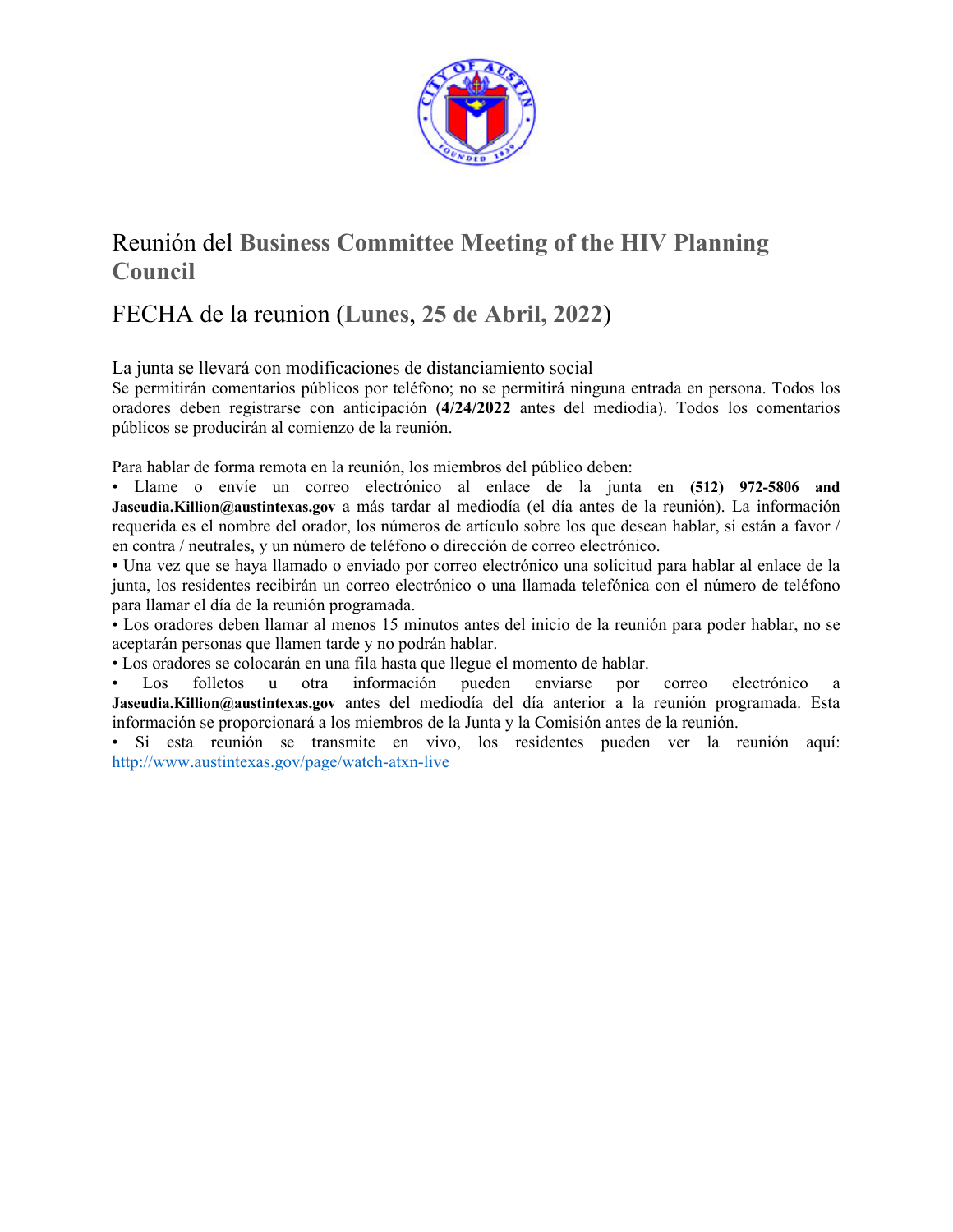

#### **AGENDA HIV PLANNING COUNCIL BUSINESS COMMITTEE MEETING Monday, April 25, 2022, 6:00 P.M. City Hall 301 W 2nd St, Room 1029/Remote via Teams**

## **HIV PLANNING COUNCIL MEMBERS:**

*Chair L.J. Smith, Vice-Chair Tarik Daniels, Secretary Caitlin Simmons, Barry Waller, Brooks Wood, Glenn Crawford, Non-Voting, Jonathan Garcia, Rocky Lane, Non-Voting, Nel-Marinel Hernandez, Steph Adler, Sam Keffler* 

### **AGENDA**

## **PUBLIC COMMUNICATION**

The first 10 speakers signed up no later than noon on **4/24/2022** will each be allowed a threeminute allotment to address their concerns regarding items not posted on the agenda.

### **1. CERTIFICATION OF QUORUM**

#### **2. INTRODUCTION/ANNOUNCEMENTS**

a. Introductions

## **3. APPROVAL OF MINUTES**

a. March 28<sup>th</sup>, 2022

#### **4. CONFLICT OF INTEREST DECLARATIONS**

a. Members will declare conflict of interest with relevant agenda items, service categories, and/or service standards

#### **5. SPECIAL ELECTION**

- a. HIV Planning Council Chair election
	- i. Tarik Daniels
- b. Nominations for Vice Chair

### **6. COMMITTEE UPDATES**

- a. Governance/Membership and Care Strategies Committee
	- i. STAR Awards
	- ii. Recruitment and Retention for Membership Reflectiveness
- b. Executive Committee
- c. Finance/Allocations and Strategic Planning/Needs Assessment Committee